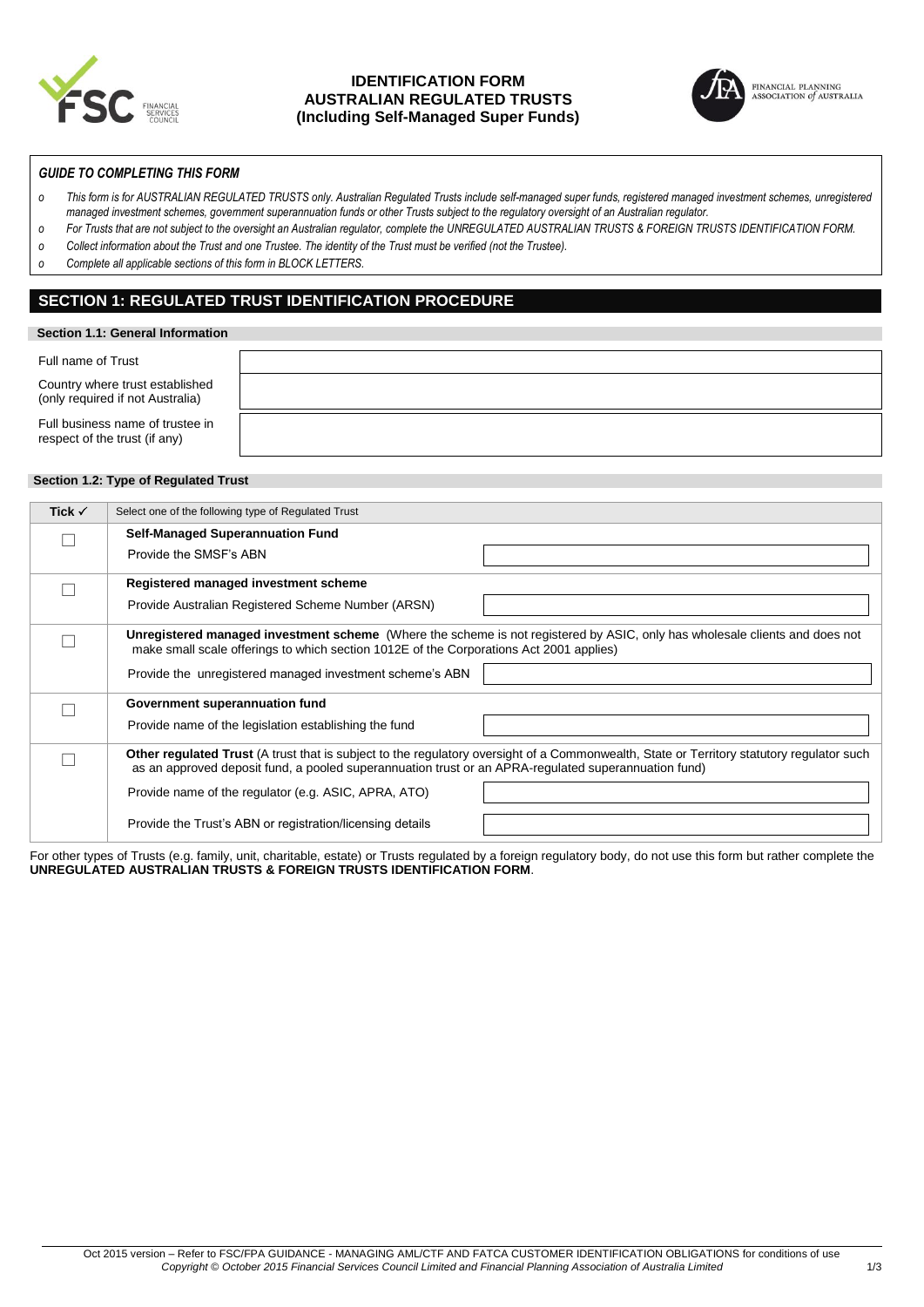### **SECTION 2: TRUSTEE IDENTIFICATION PROCEDURE** (Please complete **EITHER** section 2.1 **OR** section 2.2)

For Australian Regulated Trusts, identification information is required for one of the Trustees. This information is only required for one Trustee, even if the Trust has a number of Trustees. Please provide identification information for either an individual Trustee (section 2.1) or a corporate Trustee (section 2.2).

| Section 2.1: Individual Trustee (To be completed if the selected Trustee is an individual)                                                                                                                                      |              |           |          |         |                            |  |
|---------------------------------------------------------------------------------------------------------------------------------------------------------------------------------------------------------------------------------|--------------|-----------|----------|---------|----------------------------|--|
| Full given name(s)                                                                                                                                                                                                              |              | Surname   |          |         | Date of Birth (dd/mm/yyyy) |  |
|                                                                                                                                                                                                                                 |              |           |          |         |                            |  |
| <b>Residential Address</b> (PO Box is not acceptable)                                                                                                                                                                           |              |           |          |         |                            |  |
| <b>Street</b>                                                                                                                                                                                                                   |              |           |          |         |                            |  |
| Suburb                                                                                                                                                                                                                          | <b>State</b> |           | Postcode | Country |                            |  |
|                                                                                                                                                                                                                                 |              | <b>OR</b> |          |         |                            |  |
| Section 2.2: Company Trustee (To be completed if the selected Trustee is an Australian Company. If the selected Trustee is a foreign company then<br>complete the FOREIGN COMPANY IDENTIFICATION FORM in addition to this form) |              |           |          |         |                            |  |
| 2.2.1 Company Details                                                                                                                                                                                                           |              |           |          |         |                            |  |
| Full name as registered by ASIC                                                                                                                                                                                                 |              |           |          |         |                            |  |
| <b>ACN</b>                                                                                                                                                                                                                      |              |           |          |         |                            |  |
| Registered Office Address (PO Box is not acceptable)                                                                                                                                                                            |              |           |          |         |                            |  |
| <b>Street</b>                                                                                                                                                                                                                   |              |           |          |         |                            |  |
| Suburb                                                                                                                                                                                                                          | <b>State</b> |           | Postcode | Country |                            |  |
| Principal Place of Business (if any) (PO Box is not acceptable)                                                                                                                                                                 |              |           |          |         |                            |  |
| <b>Street</b>                                                                                                                                                                                                                   |              |           |          |         |                            |  |
| Suburb                                                                                                                                                                                                                          | <b>State</b> |           | Postcode | Country |                            |  |
| 2.2.2 Company Type (Select one of the following company types)                                                                                                                                                                  |              |           |          |         |                            |  |
| Public (companies whose name does NOT include the word Pty or proprietary; generally listed companies), proceed to section 3                                                                                                    |              |           |          |         |                            |  |
| <b>Proprietary</b> (companies whose name ends with Proprietary Ltd or Pty Ltd; also known as private companies), proceed to section 2.2.3                                                                                       |              |           |          |         |                            |  |
| 2.2.3 Directors (To be completed for proprietary companies, not required for public companies as per 2.2.2)                                                                                                                     |              |           |          |         |                            |  |
| Provide the names of all directors.                                                                                                                                                                                             |              |           |          |         |                            |  |
| Full given name(s)                                                                                                                                                                                                              |              |           | Surname  |         |                            |  |
| 1                                                                                                                                                                                                                               |              |           |          |         |                            |  |
| $\overline{c}$                                                                                                                                                                                                                  |              |           |          |         |                            |  |
| 3                                                                                                                                                                                                                               |              |           |          |         |                            |  |
| 4                                                                                                                                                                                                                               |              |           |          |         |                            |  |

*If there are more directors, provide details on a separate sheet and tick this box*  $\square$ .

Oct 2015 version – Refer to FSC/FPA GUIDANCE - MANAGING AML/CTF AND FATCA CUSTOMER IDENTIFICATION OBLIGATIONS for conditions of use *Copyright © October 2015 Financial Services Council Limited and Financial Planning Association of Australia Limited*